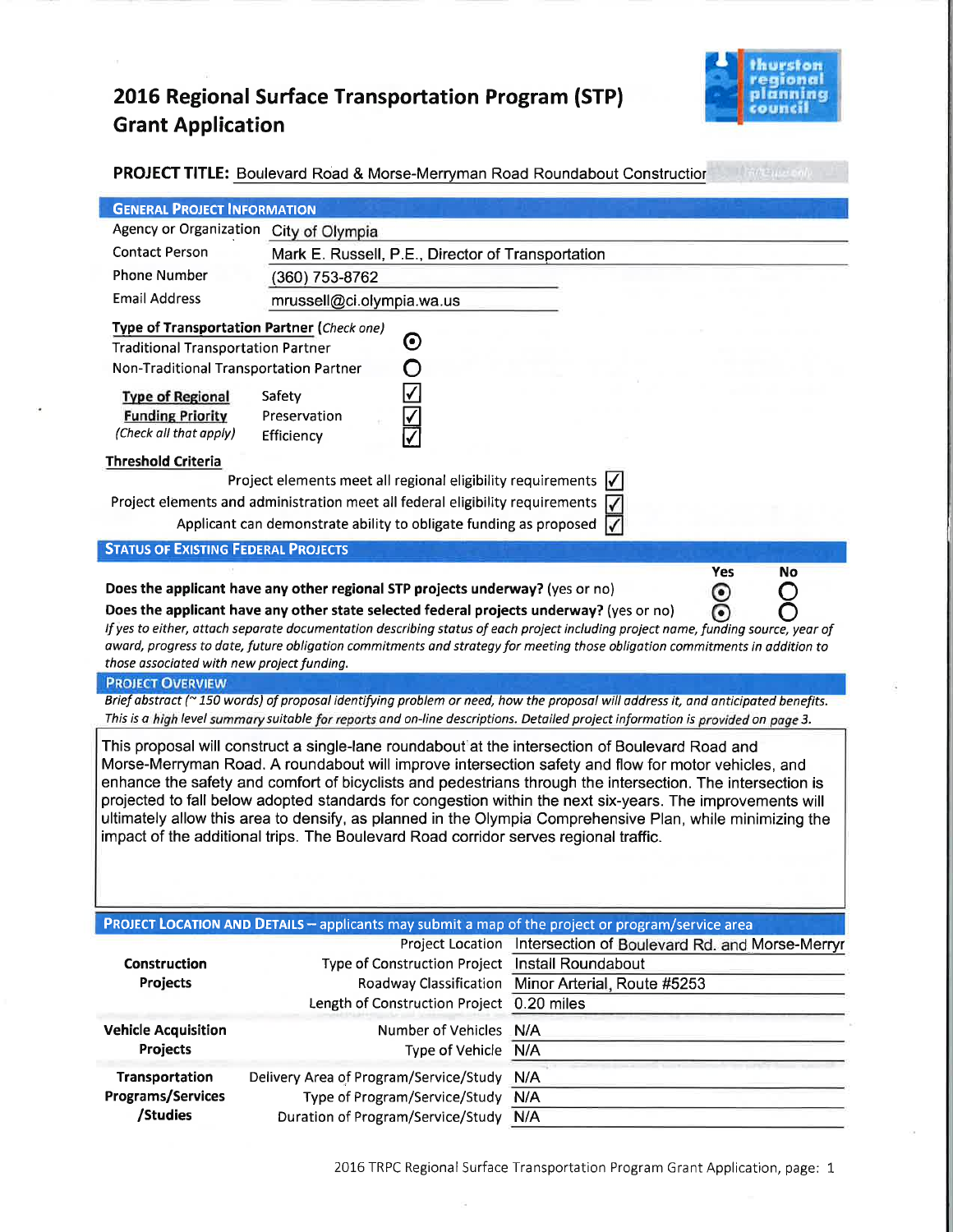| <b>PROJECT PHASING AND COSTS</b>                                                                                                                                                                                                                                                                                                                                                                                                                                                                                                       |                                                                                                                                                                   |                                       |  |  |  |
|----------------------------------------------------------------------------------------------------------------------------------------------------------------------------------------------------------------------------------------------------------------------------------------------------------------------------------------------------------------------------------------------------------------------------------------------------------------------------------------------------------------------------------------|-------------------------------------------------------------------------------------------------------------------------------------------------------------------|---------------------------------------|--|--|--|
| Identify project phases and costs                                                                                                                                                                                                                                                                                                                                                                                                                                                                                                      | <b>Phase</b>                                                                                                                                                      | <b>Cost</b>                           |  |  |  |
| <b>Construction Projects</b>                                                                                                                                                                                                                                                                                                                                                                                                                                                                                                           | Preliminary Engineering/Design:                                                                                                                                   |                                       |  |  |  |
| (mark the appropriate phase                                                                                                                                                                                                                                                                                                                                                                                                                                                                                                            | Right-of-Way:                                                                                                                                                     | $rac{5}{5}$                           |  |  |  |
| and enter cost)                                                                                                                                                                                                                                                                                                                                                                                                                                                                                                                        | Construction:                                                                                                                                                     | 4,591,775                             |  |  |  |
| <b>Vehicle Acquisition Projects</b>                                                                                                                                                                                                                                                                                                                                                                                                                                                                                                    | Vehicle Purchase                                                                                                                                                  |                                       |  |  |  |
| <b>Transportation Programs,</b>                                                                                                                                                                                                                                                                                                                                                                                                                                                                                                        |                                                                                                                                                                   |                                       |  |  |  |
| <b>Services, or Studies</b>                                                                                                                                                                                                                                                                                                                                                                                                                                                                                                            | Programs, Studies, or Services                                                                                                                                    |                                       |  |  |  |
|                                                                                                                                                                                                                                                                                                                                                                                                                                                                                                                                        | *Construction proposals that include two or more project phases spanning more than one year must include a separate application for each phase.                   |                                       |  |  |  |
| <b>YEAR OF OBLIGATION</b>                                                                                                                                                                                                                                                                                                                                                                                                                                                                                                              |                                                                                                                                                                   |                                       |  |  |  |
| FFY 2017 - 2019 Project Obligation                                                                                                                                                                                                                                                                                                                                                                                                                                                                                                     | 2017                                                                                                                                                              | 2018<br>2019                          |  |  |  |
| Select the preferred federal fiscal year the project will obligate*                                                                                                                                                                                                                                                                                                                                                                                                                                                                    | ⊙                                                                                                                                                                 |                                       |  |  |  |
| Select an alternate federal fiscal year the project could obligate                                                                                                                                                                                                                                                                                                                                                                                                                                                                     |                                                                                                                                                                   | ര                                     |  |  |  |
|                                                                                                                                                                                                                                                                                                                                                                                                                                                                                                                                        | *Applicants are expected to obligate their project on time, as stated on this application and indicated on the award letter, if the project proposal is selected. |                                       |  |  |  |
| <b>STP FUNDING REQUEST AND MATCHING REVENUES</b>                                                                                                                                                                                                                                                                                                                                                                                                                                                                                       |                                                                                                                                                                   |                                       |  |  |  |
| Federal Funding Request and Match (non-federal share)                                                                                                                                                                                                                                                                                                                                                                                                                                                                                  |                                                                                                                                                                   | *Applicants must provide a minimum of |  |  |  |
| From Project Applicant* Local funding or other sources                                                                                                                                                                                                                                                                                                                                                                                                                                                                                 | \$2526343                                                                                                                                                         | 13.5% non-federal share to federal    |  |  |  |
| <b>State funding</b>                                                                                                                                                                                                                                                                                                                                                                                                                                                                                                                   | \$1266375                                                                                                                                                         | share.                                |  |  |  |
|                                                                                                                                                                                                                                                                                                                                                                                                                                                                                                                                        | \$799057<br><b>STP Grant Request</b>                                                                                                                              | Example                               |  |  |  |
|                                                                                                                                                                                                                                                                                                                                                                                                                                                                                                                                        |                                                                                                                                                                   | Total Project Cost is \$100,000       |  |  |  |
|                                                                                                                                                                                                                                                                                                                                                                                                                                                                                                                                        |                                                                                                                                                                   | Minimum non-federal share: \$13,500   |  |  |  |
|                                                                                                                                                                                                                                                                                                                                                                                                                                                                                                                                        | <b>Total Project/Phase Revenue</b><br><b>SUPPORT FOR THE REGIONAL TRANSPORTATION PLAN, SUSTAINABLE THURSTON OR OTHER REGIONAL INITIATIVES</b>                     | \$4591775 Federal STP Funds: \$86,500 |  |  |  |
| Identify ways in which the proposed project supports the goals and policies of the Regional Transportation Plan, implementation<br>of Sustainable Thurston transportation initiatives, or other regional initiatives. Examples of other initiatives include, but are not<br>limited to, Urban Corridor Communities and associated District Plans, Healthy Kids Safe Streets Action Plan, South Thurston<br>Economic Development Initiative, Walk and Roll, Commute Trip Reduction, I-5 Action Plan, Bountiful Byways, Smart Corridors. |                                                                                                                                                                   |                                       |  |  |  |
| See PROJECT DESCRIPTION & SIGNIFICANCE on page 4.                                                                                                                                                                                                                                                                                                                                                                                                                                                                                      |                                                                                                                                                                   |                                       |  |  |  |
|                                                                                                                                                                                                                                                                                                                                                                                                                                                                                                                                        |                                                                                                                                                                   |                                       |  |  |  |
|                                                                                                                                                                                                                                                                                                                                                                                                                                                                                                                                        |                                                                                                                                                                   |                                       |  |  |  |
|                                                                                                                                                                                                                                                                                                                                                                                                                                                                                                                                        |                                                                                                                                                                   |                                       |  |  |  |
|                                                                                                                                                                                                                                                                                                                                                                                                                                                                                                                                        |                                                                                                                                                                   |                                       |  |  |  |
|                                                                                                                                                                                                                                                                                                                                                                                                                                                                                                                                        |                                                                                                                                                                   |                                       |  |  |  |
| <b>CERTIFICATION ACCEPTANCE</b>                                                                                                                                                                                                                                                                                                                                                                                                                                                                                                        |                                                                                                                                                                   |                                       |  |  |  |
|                                                                                                                                                                                                                                                                                                                                                                                                                                                                                                                                        |                                                                                                                                                                   |                                       |  |  |  |
|                                                                                                                                                                                                                                                                                                                                                                                                                                                                                                                                        | <b>CA Agency and Representative City of Olympia, Steve Sperr, P.E., Assistant City Engineer</b>                                                                   |                                       |  |  |  |
|                                                                                                                                                                                                                                                                                                                                                                                                                                                                                                                                        |                                                                                                                                                                   |                                       |  |  |  |
| Steph 8m 10/14/16<br><b>CA Signature and Date</b>                                                                                                                                                                                                                                                                                                                                                                                                                                                                                      |                                                                                                                                                                   |                                       |  |  |  |
|                                                                                                                                                                                                                                                                                                                                                                                                                                                                                                                                        |                                                                                                                                                                   |                                       |  |  |  |
|                                                                                                                                                                                                                                                                                                                                                                                                                                                                                                                                        |                                                                                                                                                                   |                                       |  |  |  |
| <b>Project Verification and Endorsement</b><br>This project proposal reflects established local funding priorities consistent with the Regional Transportation Plan.                                                                                                                                                                                                                                                                                                                                                                   |                                                                                                                                                                   |                                       |  |  |  |
| Costs represent accurate planning level estimates needed to accomplish the work described herein. The project                                                                                                                                                                                                                                                                                                                                                                                                                          |                                                                                                                                                                   |                                       |  |  |  |
| described is financially feasible, and local match revenue identified above is available and will be committed to the                                                                                                                                                                                                                                                                                                                                                                                                                  |                                                                                                                                                                   |                                       |  |  |  |
| project if it receives the requested STP grant. If selected, the project will obligate funding by the date indicated                                                                                                                                                                                                                                                                                                                                                                                                                   |                                                                                                                                                                   |                                       |  |  |  |
| on the award letter; failure to do so may result in loss of funding for the project and funds will not be restored. I                                                                                                                                                                                                                                                                                                                                                                                                                  |                                                                                                                                                                   |                                       |  |  |  |
| realize that the use of federal funds for this project entails administrative and project compliance requirements                                                                                                                                                                                                                                                                                                                                                                                                                      |                                                                                                                                                                   |                                       |  |  |  |
| over which TRPC has no control, and for which this agency or organization will be responsible. This project has the                                                                                                                                                                                                                                                                                                                                                                                                                    |                                                                                                                                                                   |                                       |  |  |  |

Mark E. Russell, P.E., Director of Transportation

full endorsement of the governing body/leadership of this agency or organization.

Name and Title of Designated Representative

C

**Signature of Designated Representative** 

 $\bar{\sigma}$ 

10/13/16 Date

2016 TRPC Regional Surface Transportation Program Grant Application, page: 2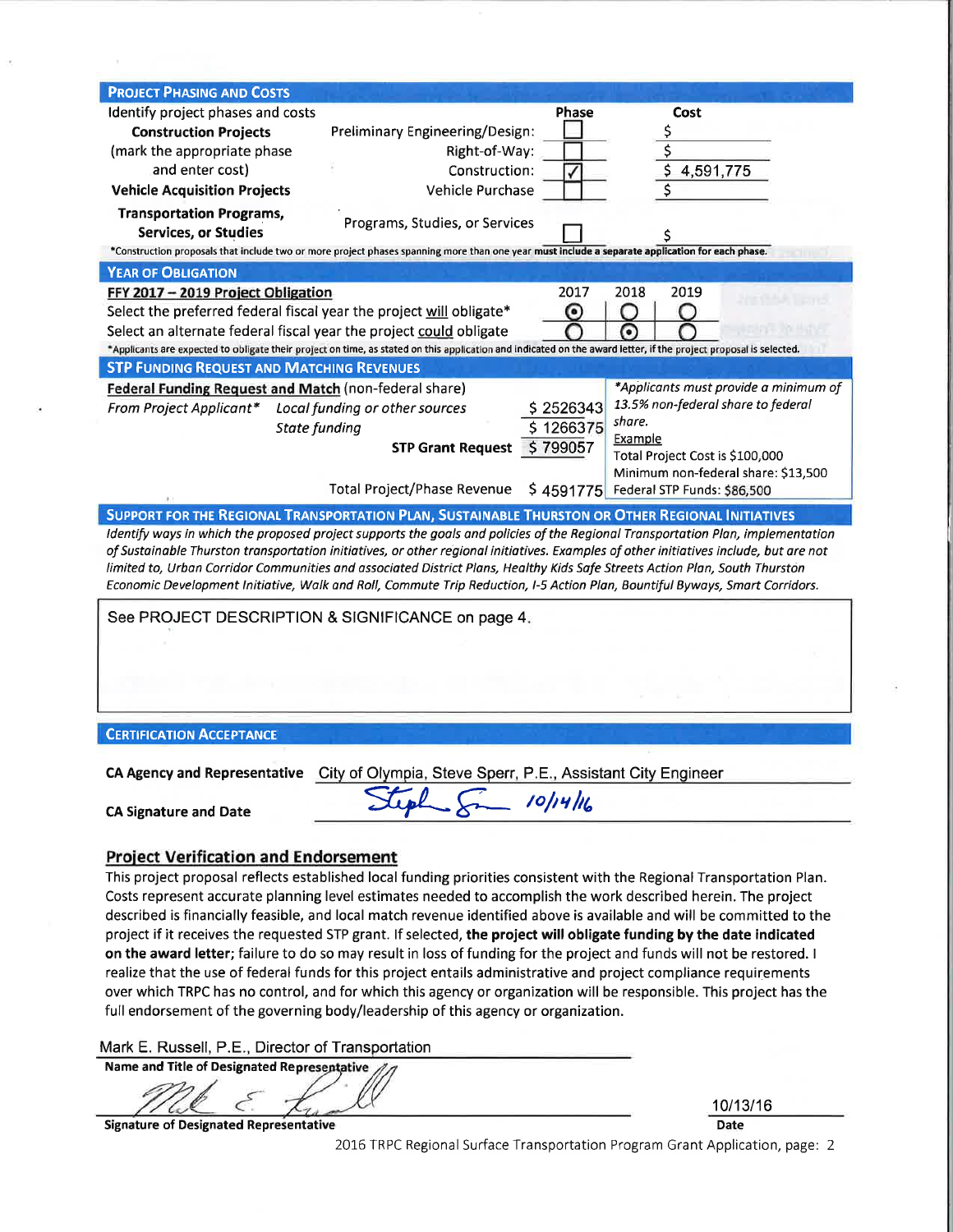#### Boulevard Road & Morse-Merryman Road Roundabout Construction Project Title:

#### PROJECT DESCRIPTION & SIGNIFICANCE (2 PAGES MAX, 10 POINT FONT MINIMUM)

Using the space provided on pages 3 and 4 below, please address the following in your narrative: Describe the proposed project and why it is a regional funding priority, paying particular attention to benefits the proposal will deliver. Consider all modes of travel in your description. Identify any collaboration or partnership with other entities with a vested interest in this project. Note whether this project leverages previous work, such os on implementation phase of a previous study or design phase, or whether it lays the groundwork for subsequent implementation phases. Describe any efforts that will help ensure this project can meet its obligation commitments. Indicate how this proposol supports the goals and policies of the Regional Transportotion Plan, the tronsportation initiatives in Sustainable Thurston, or other adopted community plans and goals.

Current Conditions: Boulevard Road is a two-lane urban minor arterial with bike lanes and limited sidewalks. Morse-Merryman is an urban collector with bike lanes and partial sidewalks and provides immediate access to an elementary school. Congestion at the intersection of Boulevard Road and Morse-Merryman Road is projected to fall below the acceptable standards within the next six years. During the a.m. and p.m. peak hours, substantial queues occur on westbound Morse-Merryman Road. Emergency vehicle access is becoming more difficult as traffic volumes increase. Bicyclists have raised concerns about vehicles at this intersection using the bike lane to go around left-turning vehicles, creating safety concerns. Pedestrians have difficulty crossing at the intersection during peak hours.

Project Description: The City completed a Boulevard Road Corridor Study with an extensive public involvement process in April 2006. The vision for Boulevard Road articulated in this study is to maximize pedestrian and bicycle safety, while maintaining vehicle mobility. The study identified the use of roundabouts at three intersections in the corridor, in order to minimize the number of lanes needed to serve vehicular traffic.

ln 2010, the City constructed the first of the three roundabouts at Boulevard Road and Log Cabin Road. A second roundabout was constructed at the intersection of 22nd Avenue in early 2014. This proposal for the intersèction of Morse-Merryman Road will be the final planned roundabout for the corridor. This project is identified in the Capital Facilities Plan (CFP) and Transportation lmprovement Plan (TlP). The CFP and TIP provide for the opportunity for public review and comment through public hearings. There is support for this improvement from neighborhood associations in the immediate vicinity.

This proposal will complete the construction of a single-lane roundabout at the intersection of Boulevard Road and Morse-Merryman Road. A roundabout will improve intersection safety and flow for motor vehicles, and enhance the safety and comfort of bícyclists and pedestrians. The single-lane roundabout will transition into 2 or 3 lanes on Boulevard Road and 2 or 3 lanes on Morse-Merryman Road.

The project will install sidewalk segments and provide crossing islands at the intersection for pedestrians. Around the roundabout, an 8-foot sidewalk with a minimum 2-foot wide textured hard-scape buffer from the circulating travel lane will be provided. Streetlights will be installed for improved safety and nighttime visibility. Bike lanes on both streets will be maintained, and a wide shared-use sidewalk will be provided for less experienced cyclists who choose not to ride in the roundabout. The intersection will be paved to preserve the street surface.

Project Significance: Boulevard Road is a major regional corridor connecting Olympia's Downtown to southeast neighborhoods, the Urban Growth Area, and surrounding jurisdictions. This corridor also serves transit, provides access to six schools, and connects southeast Olympia to medical facilities on Lilly Road.

As Olympia grows, people will benefit from the roundabout through improved vehicle flow and safety. The walking and biking improvements made as a part of this project will help make these modes more viable, which can lessen the rise of congestion as growth occurs.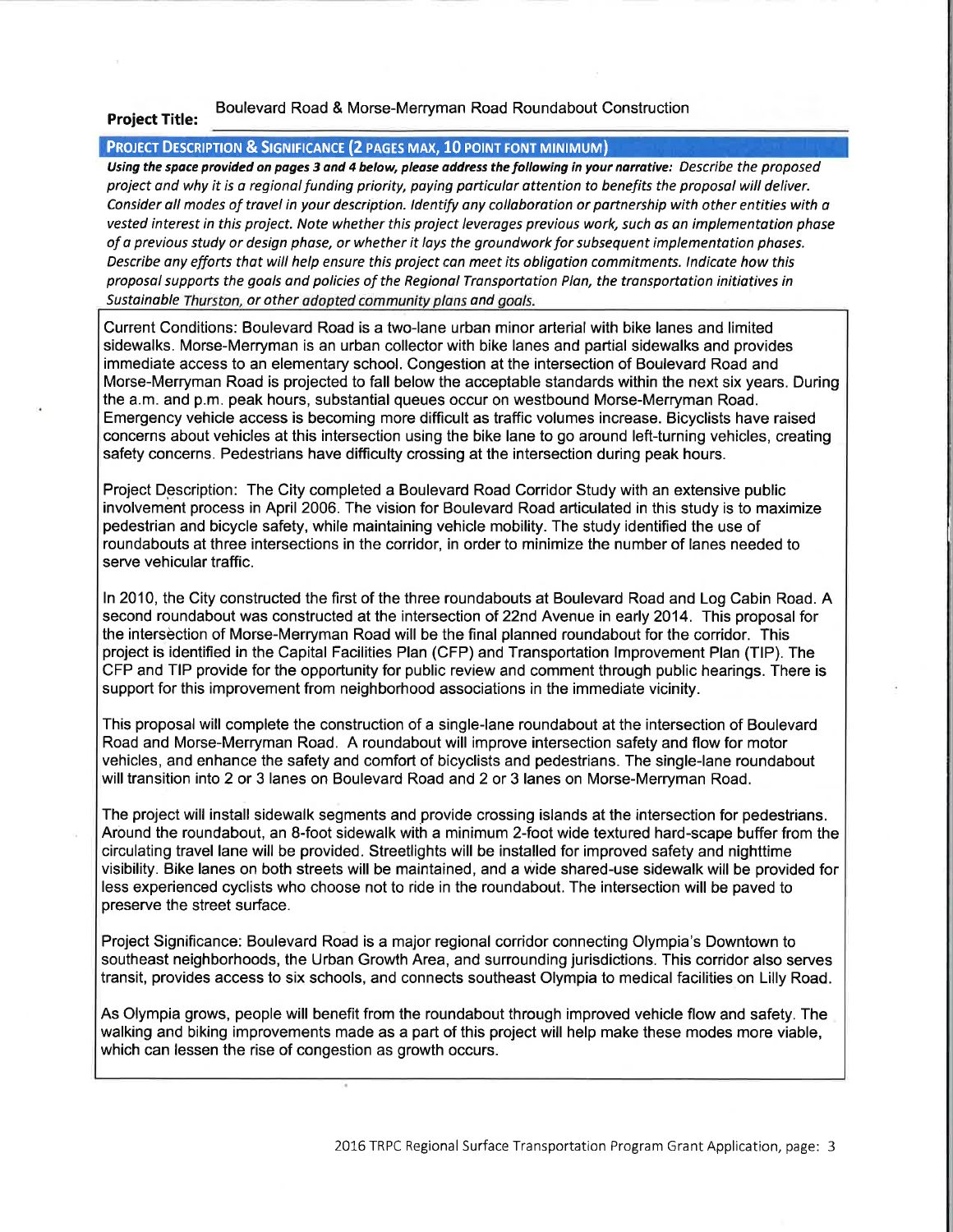#### Boulevard Road & Morse-Merryman Road Roundabout Construction

## Project Title:

### **PROJECT DESCRIPTION & SIGNIFICANCE (continued)**

The roundabout will improve pedestrian, bicycle and transit access, supporting the Commute Trip Reduction goals of the region.

This project will allow this area to densify, as planned in the Olympia Comprehensive Plan, while minimizing the impact of the additional trips. The roundabout allows the City to provide adequate vehicle capacity to serve new development, as mandated by growth management legislation. This project is consistent with the policy direction of the Regional Transportation Plan.

How does the proposal support the goals and policies of the RTP, Sustainable Thurston and other adopted community plans and goals:

The project supports the following RTP policies

- . 1d. Design and invest in transportation projects that have a lasting positive impact, reflect the goals of the people who live and work in the area, and contribute to a sense of place and community.
- . 2a. Provide for quality travel mode options appropriate to existing and future land uses, including walking, biking, public transportation, rail, and motor vehicles, including freight.
- . 4c Design transportation infrastructure to encourage safe user behavior.
- . 9a Design and construct multimodal, context-sensitive, complete streets and roads.
- . 9c Avoid widening any local arterial or collector to more than two through lanes in each direction and auxiliary turn lanes where warranted (five lanes maximum mid-block width) to preserve an acceptable community scale and minimize transportation impacts on adjacent land uses.

The project supports several Sustainable Thurston Priority goals:

- . Because the roundabout will improve mobility for all modes along Boulevard Road, this projects supports this priority goal: "Create vibrant centers, corridors, and neighborhoods while accommodating growth."
- . Because the roundabout will improve conditions for walking, biking and improve access to transit, the project supports this priority goal: "Move towards carbon-neutrality."
- . Because the roundabout, in comparison to a signal, will moves traffic at a slow but continuous pace with minimal delay, the project supports this priority goal: "Maintain air-quality standards."

The project supports the following Olympia Comprehensive Plan goals and policies:

- . GT 1 All streets are safe and inviting for pedestrians and bicyclists. Streets are designed to be human-scale, but can also accommodate motor vehicles and encourage safe driving.
- . PT 1.6 Build intersections that are safe for pedestrians, bicyclists and motor vehicles. Use minimum dimension (narrow lanes and crossings) for a human-scale environment, while maintaining vehicle access and safety.
- . PT 8.5 Consider roundabouts instead of signals at intersection to maintain traffic flow.
- GT 9 The impacts of new land-use development on the transportation system are mitigated appropriately.

The improvement will support the goals of the Walk and Roll and Healthy Kids Safe Streets programs by improving safety of students walking and biking to Washington Middle School and McKenny Elementary School. The roundabout will provide sidewalk and bicycling facilities through the intersection. In particular, the splitter islands at the three legs of the intersection will shorten the crossing distances at this major intersection for students walking to school. The roundabout will also meet the goals of these programs by improving the operation of the intersection during arrival and departure times at the schools, improving the safety of students and others traveling in the area.

K:\GUEST\Transportation\STP-CMAQ-TAP Funding and Obligations\CY2017 Process\ProcessMaterials\ApplicationForms\2016 STP Application Form.doc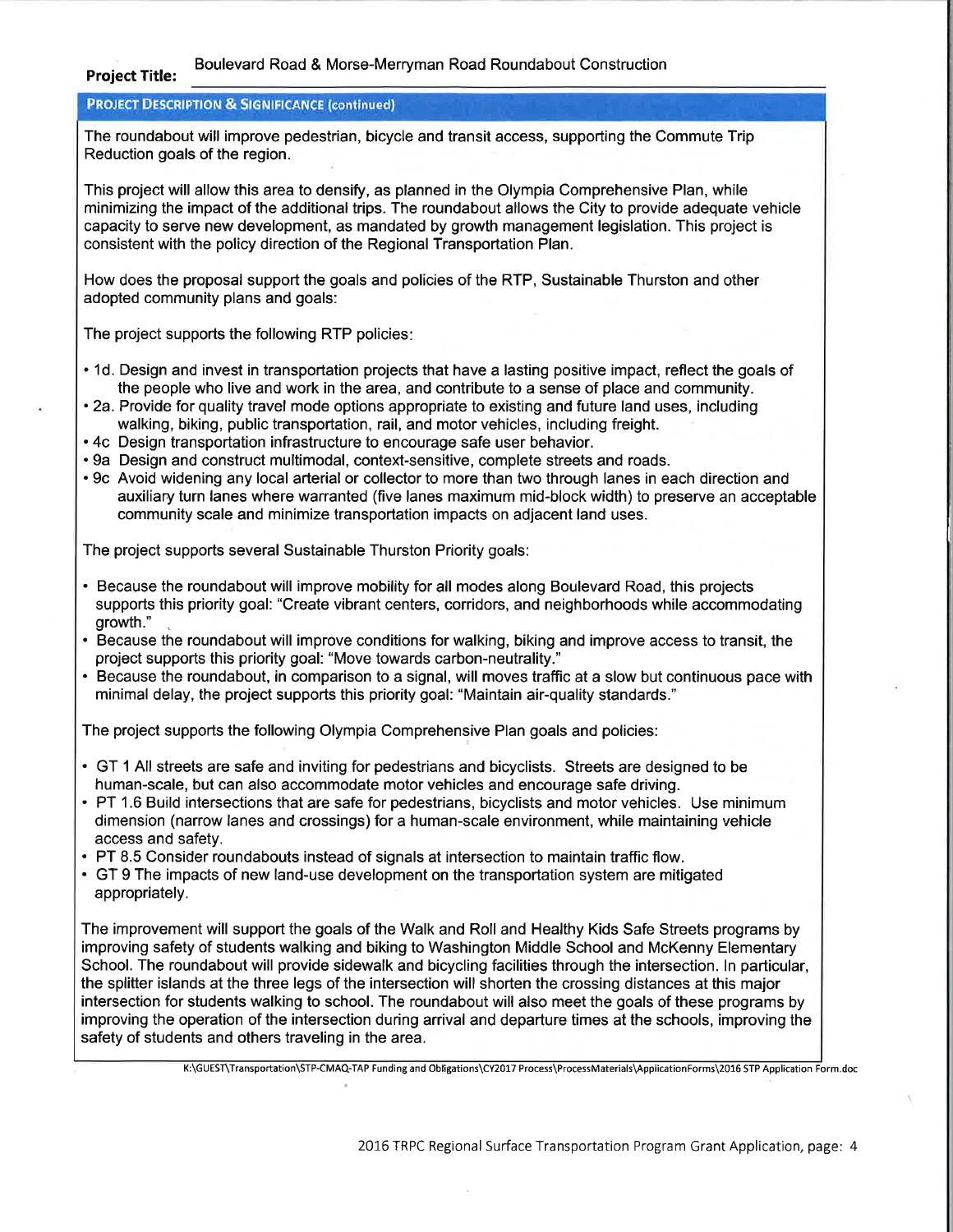